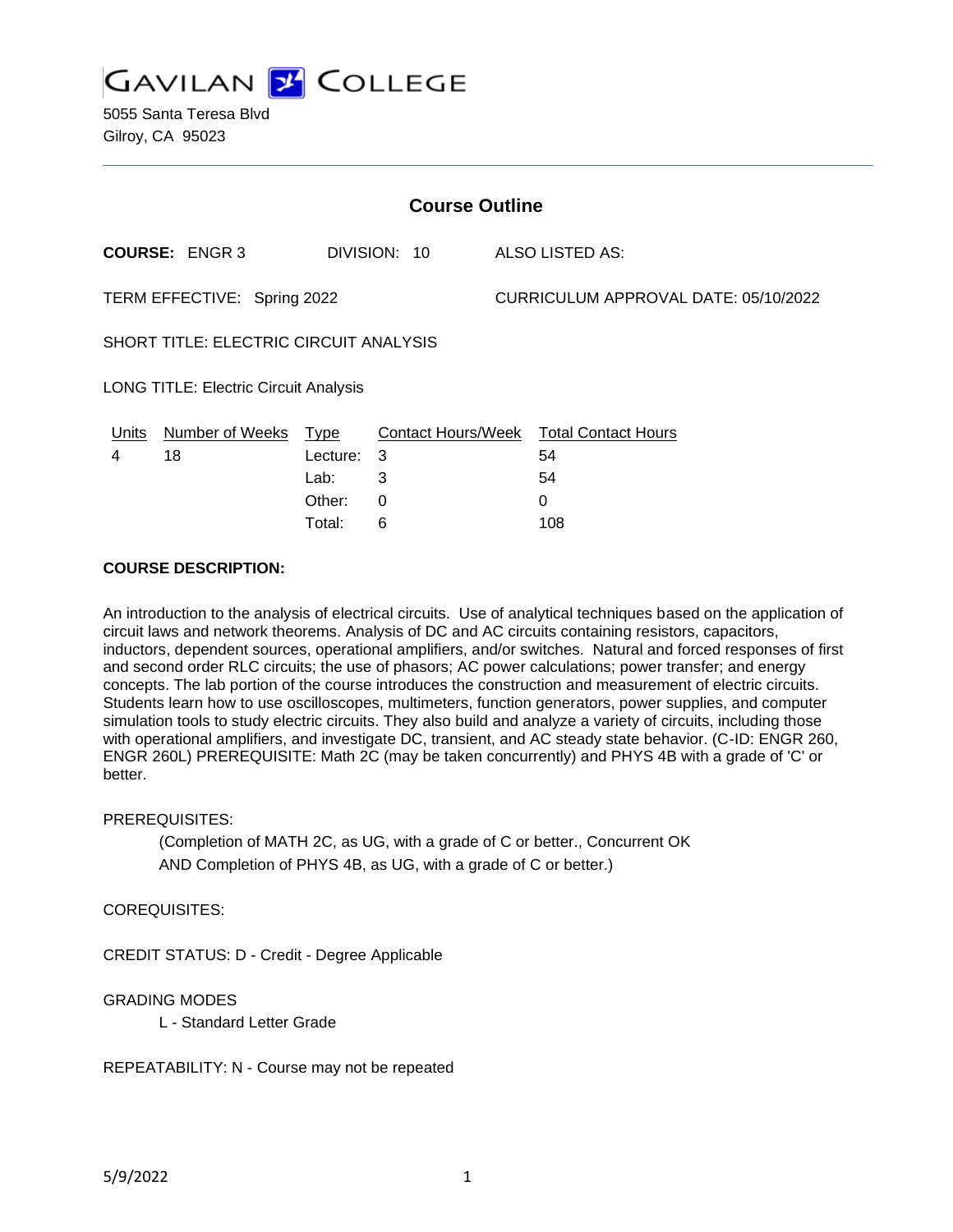SCHEDULE TYPES:

- 02 Lecture and/or discussion
- 03 Lecture/Laboratory
- 04 Laboratory/Studio/Activity
- 047 Laboratory LEH 0.7
- 05 Hybrid
- 71 Dist. Ed Internet Simultaneous
- 72 Dist. Ed Internet Delayed
- 73 Dist. Ed Internet Delayed LAB
- 737 Dist. Ed Internet LAB-LEH 0.7

## **STUDENT LEARNING OUTCOMES:**

By the end of this course, a student should:

- 1. Analyze DC circuits to find current, voltage, resistance, power, and/or energy.
- 2. Analyze circuit diagrams pictorially (draw and label) and by using thorough mathematical solutions.

3. Apply different circuit analysis techniques and demonstrate a process for selecting an appropriate technique for a given problem.

4. Describe and mathematically solve circuits containing two or more operational amplifiers (OP-Amps).

5. Analyze the transient response and complete response for RC, RL, and RLC circuits involving DC sources

6. Describe and solve AC circuits using Phasors.

7. Identify the average and complex power for AC circuits.

# **COURSE OBJECTIVES:**

By the end of this course, a student should:

- 1. Work effectively in groups by sharing responsibilities and collaborating on findings.
- 2. Record and document results of lab work using text and graphs.

3. Troubleshoot and repair simple electric circuits.

4. Use a circuit simulation program (PSPICE, MultiSIM) and other computer applications (MATLAB, MS Excel) to predict or describe circuit behavior.

5. Test circuits, analyze data and compare measured performance to theory and simulation.

6. Measure resistance, DC and AC voltages, current, and power, and experimentally verify the results for a variety of electrical circuits.

7. Read circuit schematics and construct linear circuits using resistors, capacitors, inductors, and/or Op-Amps.

8. Access and use the most basic functions of electrical test and measurement equipment including oscilloscopes, multimeters, function generators and power supplies.

9. Calculate average and complex power for AC circuits.

10. Solve AC circuits by using Phasors.

11. Find the transient response and complete response for RC, RL, and RLC circuits involving DC sources.

12. Solve circuits containing two or more Op Amps

13. Apply different circuit analysis techniques and demonstrate a process for selecting an appropriate technique for a given problem.

14. Draw and label circuit diagrams and show thorough mathematical solutions.

15. Analyze DC circuits to find current, voltage, resistance, power, and/or energy.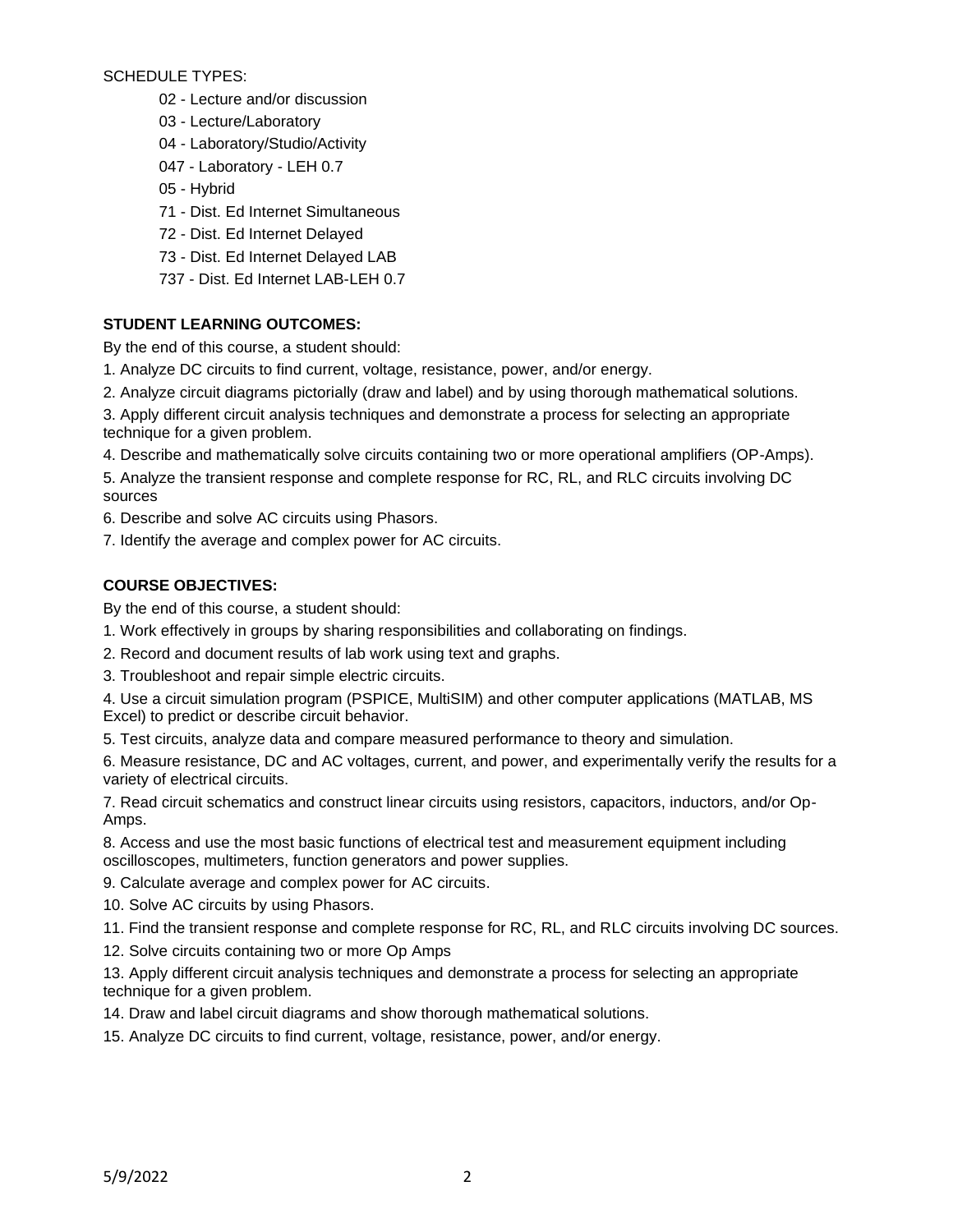### **CONTENT, STUDENT PERFORMANCE OBJECTIVES, OUT-OF-CLASS ASSIGNMENTS**

Curriculum Approval Date: 05/10/2022 **LECTURE CONTENT:** HOURS 3 Basic Electric Quantities, Circuit Models and Elements HOURS 3 Ohm's Law HOURS 3 Electrical Power and Energy HOURS 3 Kirchhoff's Laws HOURS 3 Equivalent Circuits HOURS 3 Voltage and Current Division HOURS 3 Dependent Sources HOURS 3 Nodal Analysis HOURS 3 Mesh Analysis HOURS 3 Thevenin and Norton Equivalent Circuits HOURS 3 Superposition HOURS 3 Operational Amplifiers and Analysis using Ideal Models HOURS 3 Voltage gain and current limitations of non-ideal op amp circuits HOURS 3 Transient and Complete response of RC, RL, and RLC Circuits HOURS 3 Sinusoidal steady-state analysis including phasors, complex impedance, and power factor HOURS 3 Frequency response of first and second order AC circuits HOURS 3 AC Power including power transfer and power factor correction HOURS 1 Three phase power 2 Hours Final Exam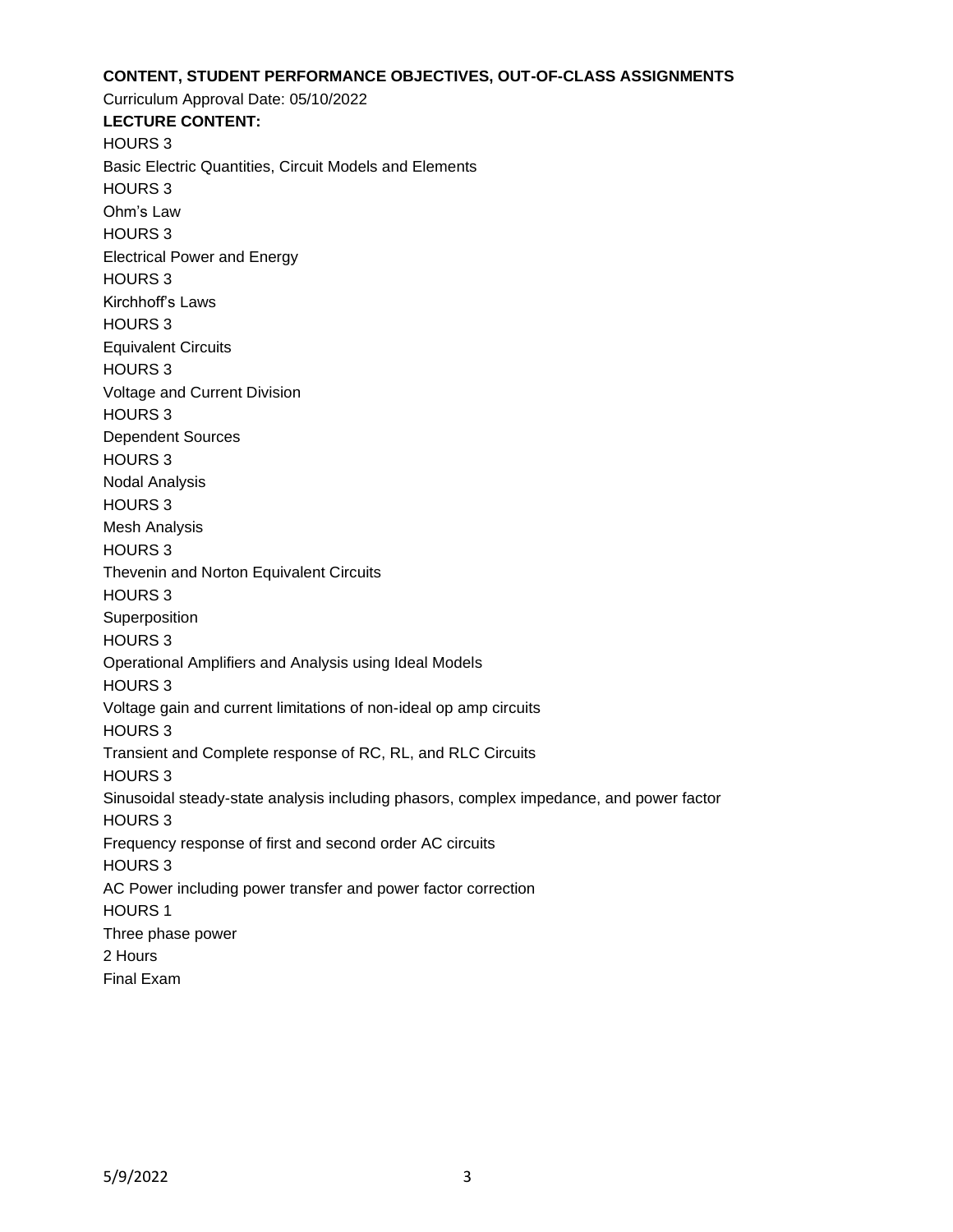# **LAB CONTENT:**

6 Hours Basic Laws: Ohms Law, Kirchoff's Laws Introduction to MATLAB and Lab Safety, Breadboards, Digital Multimeters (DMMs). 6 Hours Resistors in Series, Resistors in Parallel and Equivalent Resistance Circuit simulation and Series and Parallel Circuits 6 Hours Nodal Analysis and Mesh Analysis 6 Hours Thevenin/Norton Equivalents, Special Thevenin cases, Maximum Power Transfer, Dyodes and Transistors Diodes and Transistors; Thevenin Equivalences 6 Hours Operational Amplifier, Inductors and Capacitors Omp-Amp circuits 6 Hours 1st Order Circuits and 2nd Order Circuits First Order Circuits and Oscilloscopes; First Order Time Domain Simulation 6 Hours Sinusoidal Response, Phasors and Inductance Complex Number, Phasors and Matlab; Phasor Nodal, Mesh and MATLAB 6 Hours Power and 3-phase circuits Measuring AC Circuits; Introduction to Micro-controllers 3 Hours Variable Frequency Response and Resonance Frequency Selective Circuits 3 Hours Lab Final Exam

# **METHODS OF INSTRUCTION:**

Instruction will follow a standard lecture/discussion format with an additional laboratory period. Homework will be assigned in order to assure mastery of the concepts covered in class. During laboratory periods students will build electronics circuits and characterize circuit behavior using the appropriate instruments and techniques. In addition, during laboratory periods students will also be required to utilize computer with MATLAB/FreeMat/Octave programming software. FreeMat and Octave are free environments for rapid engineering and scientific prototyping and data processing. They are similar to commercial systems such as MATLAB from Mathworks, and IDL from Research Systems, but is Open Source. Throughout the course, students will be given opportunities to work together on problems given in class and group projects.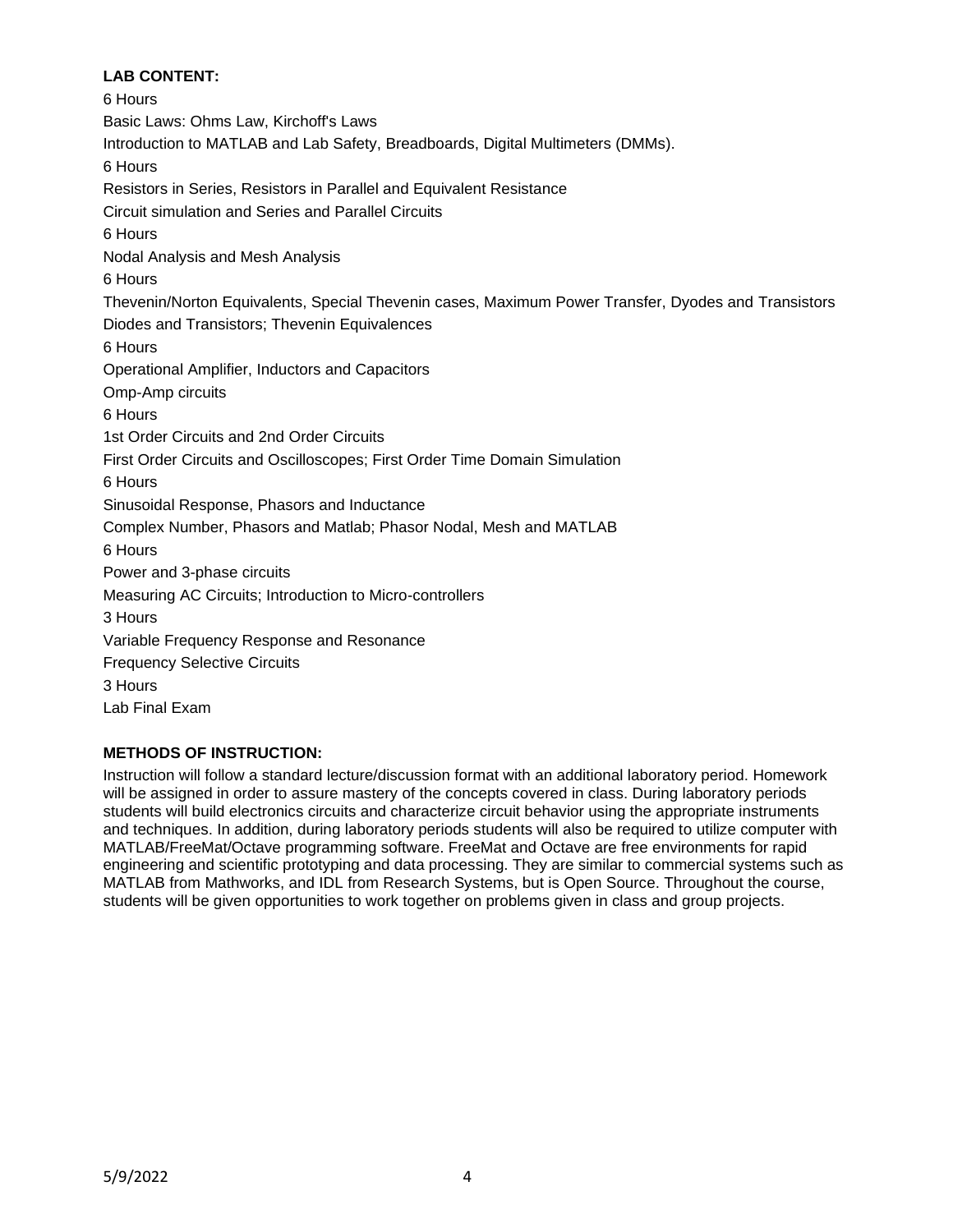## **OUT OF CLASS ASSIGNMENTS:**

Required Outside Hours 54

Assignment Description

Regularly assigned homework that requires students to analyze and study pertinent text material, solved examples and lecture notes.

Required Outside Hours 54

Assignment Description

Regularly assigned homework that requires students to apply the principles and skills covered in class by solving related problems.

### **METHODS OF EVALUATION:**

Evaluation Method Writing assignments Evaluation Percent 20 Evaluation Description

Lab Reports Problem-solving assignments Evaluation Percent 50 Evaluation Description Homework Assignments and Take Home projects.

Objective examinations Evaluation Percent 30 Evaluation Description In class exams. Each exam will include a portion that is "hands on" (i.e., using lab equipment) and a portion that is "hands off" (i.e., handwritten responses on paper)

### **REPRESENTATIVE TEXTBOOKS:**

Fundamentals of Electric Circuits 7th Edition, Charles Alexander and Matthew Sadiku, McGraw Hill, 2021. ISBN: 1260226409

Reading level of text, Grade: 13 Grade Verified by: Verified by: David Argudo using MS Word

Online labs developed by California Engineering Liasion Council (CAELC) and the Creating Alternative Leaning Strategies for Transfer Engineering Programs (CALSTEP) project at Ca?ada College: https://canadacollege.edu/nsf-iuse/curriculum.php